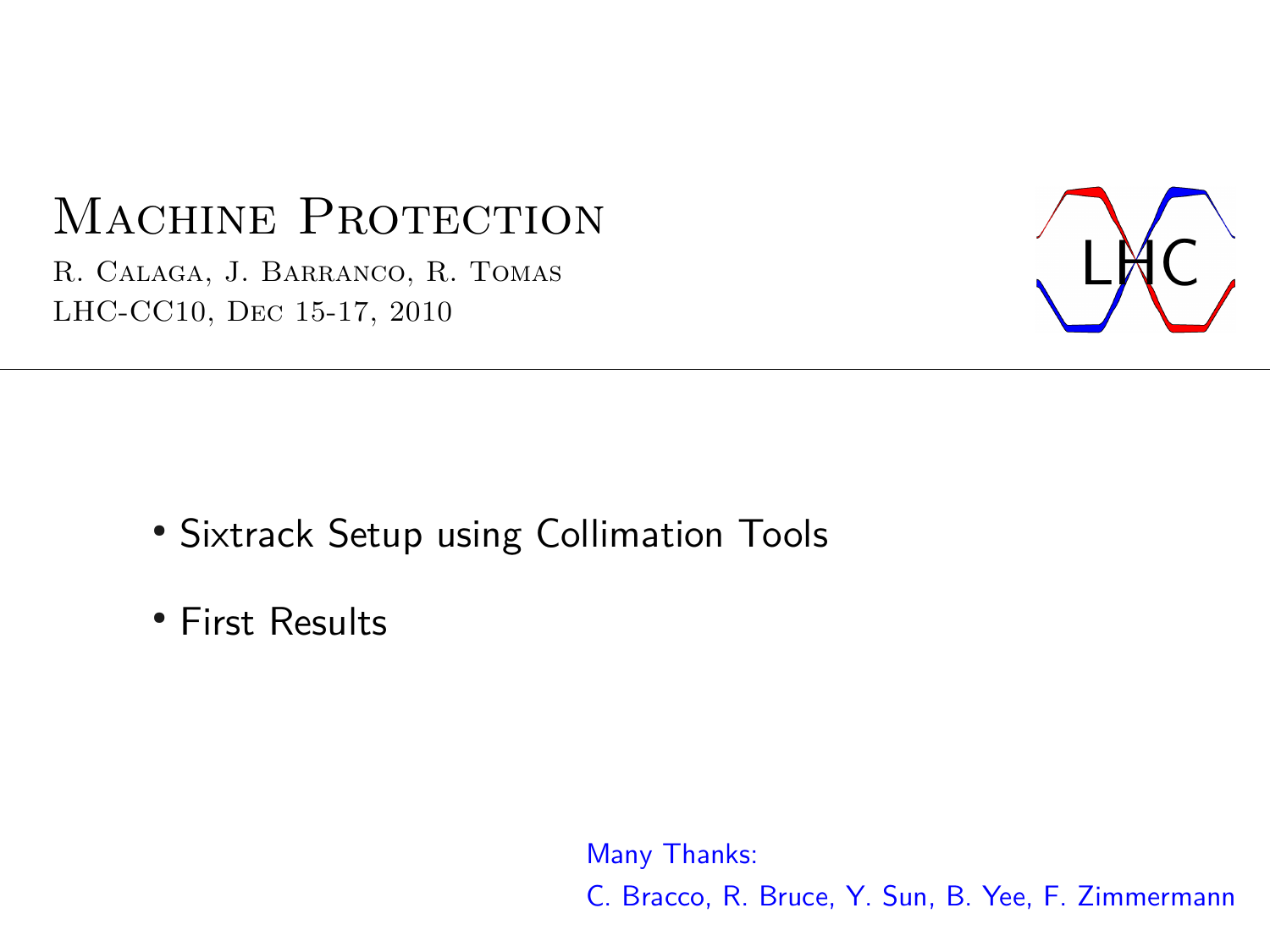## RF Trip Example (KEKB)



Intentional/non-intentional phase changes  $\rightarrow$  corresponding orbit changes and beam losses

Approx time scale  $\rightarrow$  50 deg in 50 µs (1/2 LHC turn)

Courtesy KEK-B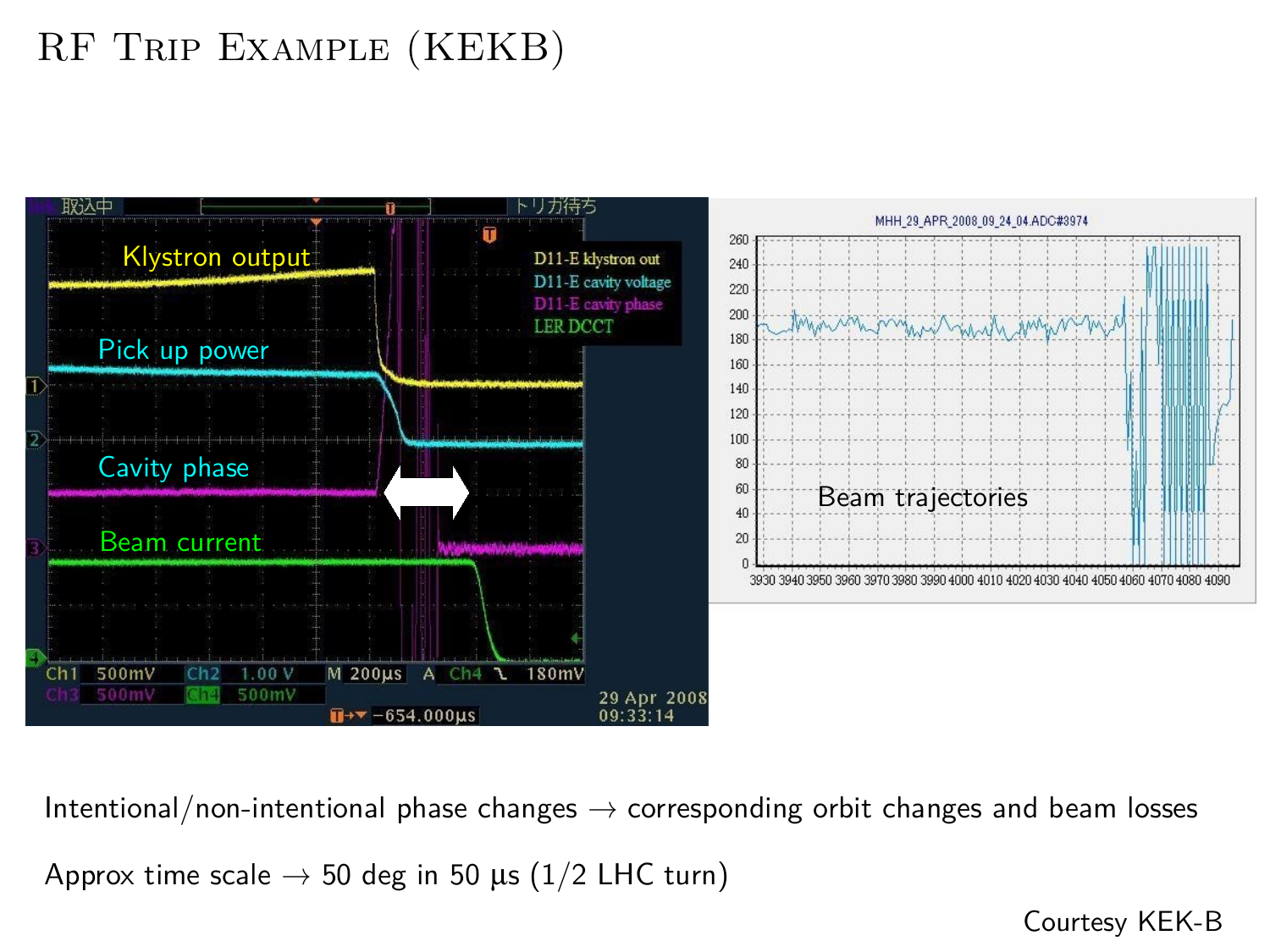#### SIMULATION SETUP

Voltage is kept constant during phase failure and vice-versa



Sixtrack & MADX are now setup for failure scenarios (J. Barranco, R. Calaga, R. Tomas)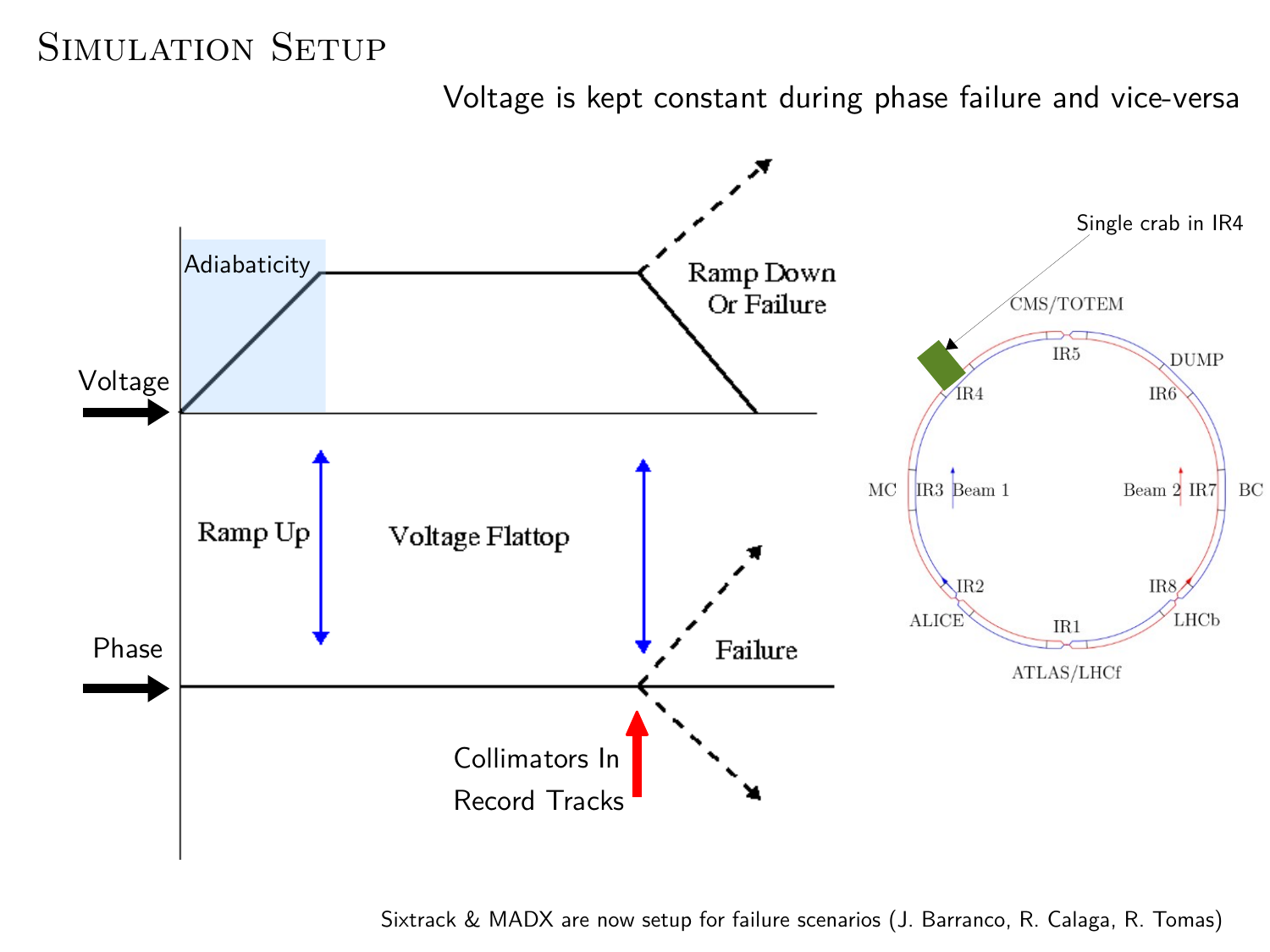### Example Loss Map (Pessimistic Case)



- Beam size is 3-times nominal beam (overpopulated tails)
- A failure of 3-turns induced where phase shift 90 degree occurs
- $\cdot$  4% of total particles absorbed in the collimators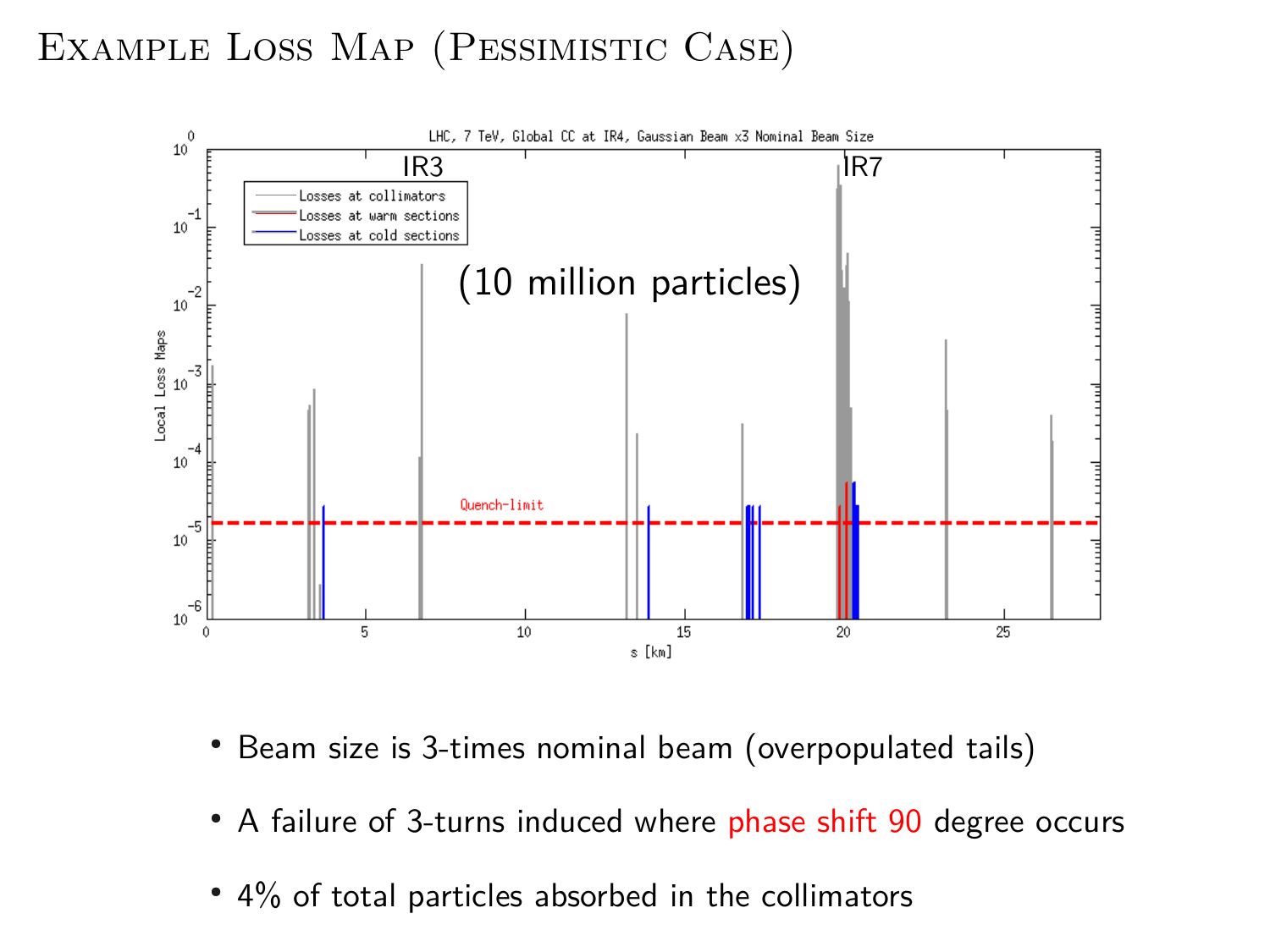#### % Absorbed Due To Failure

1.5 times the nominal beam size



Main losses are in the collimators in IR7, IR3 and the TCTs